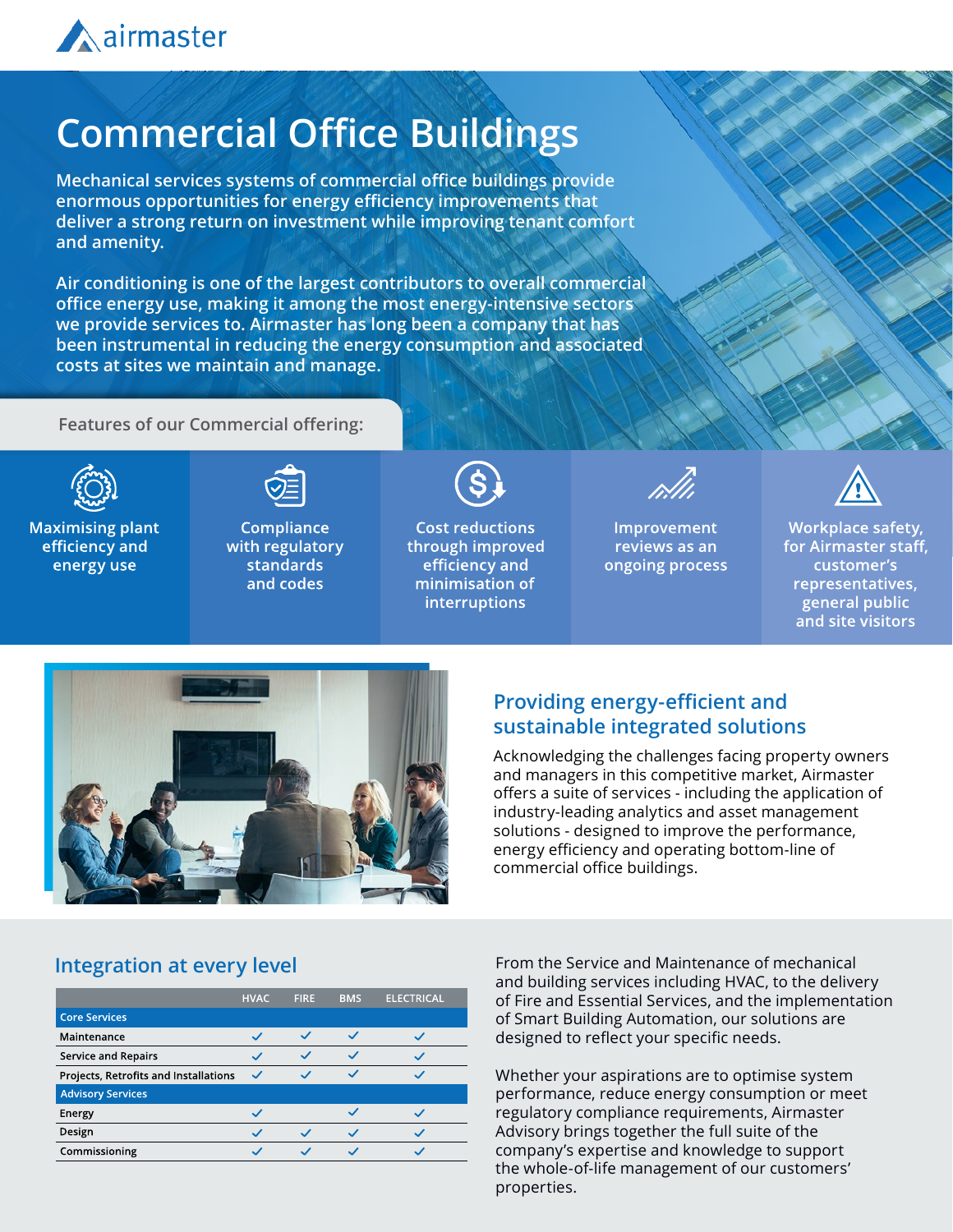#### **Restarting and operating facilities in a COVID-19 world**

**With facilities having an eye to a future operating within a COVID-19 environment, it is clear that there are new operational challenges to face. Airmaster is ensuring that we work closely with our customers to develop a strong, measured, and tactical COVID-19 risk mitigation plan that combines the latest technologies with new maintenance practices.**

**Acknowledging the challenges faced in this new environment, Airmaster offers a suite of technologies and enhancements to traditional services that ensures risks are mitigated and efficiency is maintained.**

#### **IAQ Monitoring and Occupant Information**

Existing BMS infrastructure can provide the ability to measure and verify indoor air quality parameters by adding sensors where there are gaps in the required data.

The information and intelligence gained from these sensors can then be utilised to change control parameters in the HVAC system and to provide instant feedback and information by way of easily accessible dashboards for employees, occupants and visitors.

#### **UV Lighting Disinfection Systems**

The deployment and treatments delivered by UV-C technology eliminates your HVAC systems as a potential source of coronavirus infection. With a 98%+ kill rate of coronavirus, the added benefit in a well designed UV-C application is the continuous cleaning of cooling and heating coils, with a resultant decrease in pressure drop and a subsequent reduction in fan energy consumption.

#### **Advanced People Counting Intelligence**

By combining anonymous imaging with the latest sensor and data analytics capabilities, people counting and situational awareness intelligence allows facilities to accurately calculate people density in order to pre-empt overcrowding or bottlenecks. By connecting to building automation systems, access control, signage systems and lift management systems, this technology can provide orderly queuing, entry and exit of both virtual and physical infrastructure.

#### **Air Scrubber Technologies**

The latest generation of air scrubber technologies use phase change or absorbent materials that automatically regenerate when saturated. These systems clean and recycle internal air and remove pollutants without the energy impact, since ventilation air is reduced to the minimum design rate. They key to these new generation of air scrubber technologies is the advancement in absorbent materials that are highly effective but also able to regenerate using low temperature heat.

#### **Ventilation and Filtration**

Considered vital in providing healthy spaces within facilities, ventilation strategies, such as demand control ventilation (DCV) can ensure humidity is kept in the ideal range of 40-60%. Through multi-faceted sensor technologies and existing BMS control algorithms, DCV strategies are further enhanced by actively monitoring key contaminants that vary the amount of ventilation air in order to meet pre-determined optimal dilution levels, ensuring occupant safety and comfort.



# **Colliers**



**Our Customers**